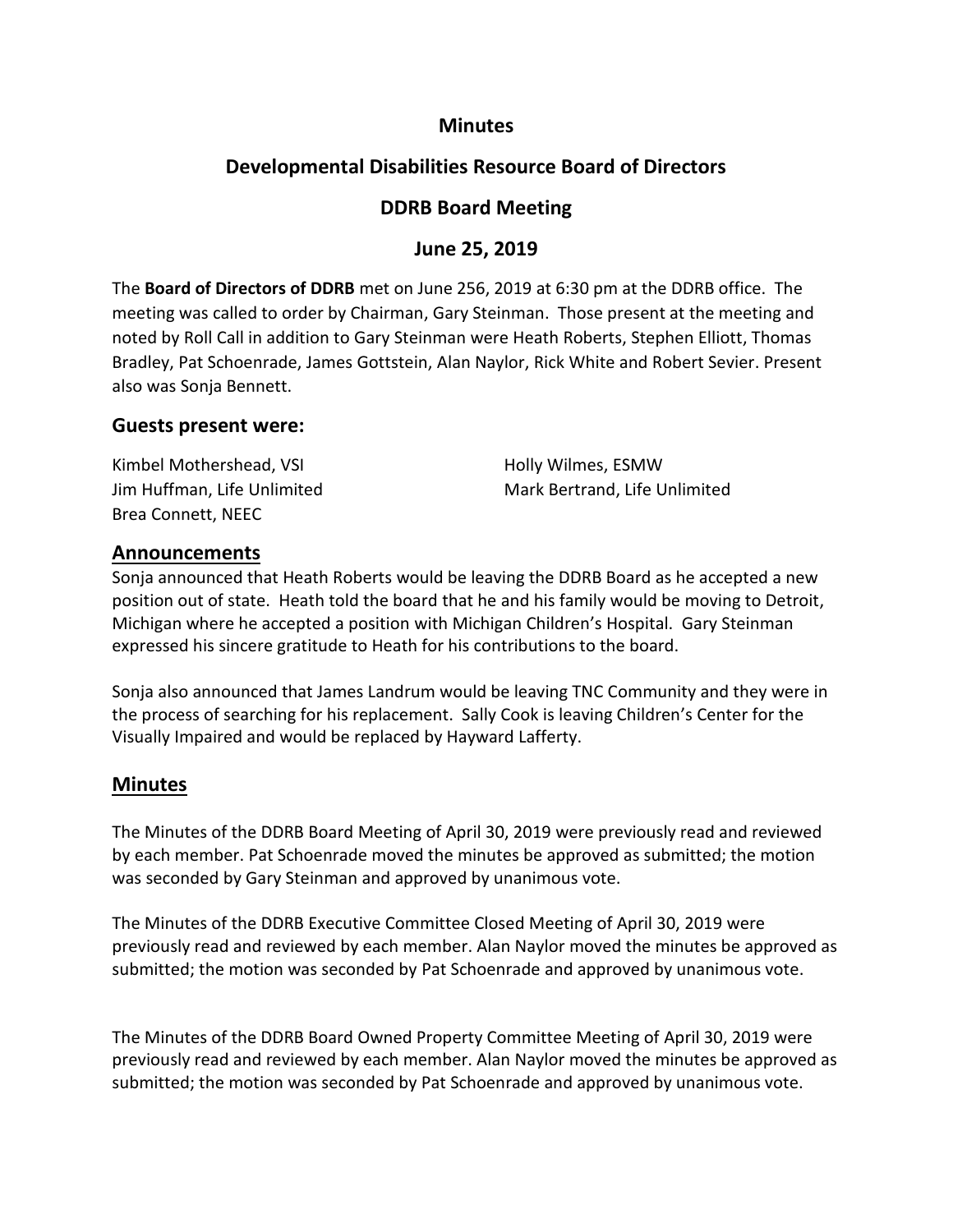The Minutes of the combined Finance and Services Committee Meeting of May 20, 2019 were previously read and reviewed by each member. Alan Naylor moved the minutes be approved as submitted; the motion was seconded by Pat Schoenrade and approved by unanimous vote.

The Minutes of the Finance Meeting of June 11, 2019 were previously read and reviewed by each member. Alan Naylor moved the minutes be approved as submitted; the motion was seconded by Pat Schoenrade and approved by unanimous vote.

#### **Financial Report**

Tom Bradley, Treasurer provided the following Financial Report for Year-to-Date January 2019.

| DDRB P&L YTD to Date May YTD        |                        |
|-------------------------------------|------------------------|
| Total Income =                      | \$5,221,679.61         |
| Total Expenses =                    | \$1,692,635.18         |
| Net Income $=$                      | \$3,529,044.43         |
|                                     |                        |
| <b>DDRB Balance Sheet May YTD</b>   |                        |
| Total Checking & Savings =          | \$ 8,229,535.72        |
| Total Fixed Assets =                | \$1,804,432.58         |
| Total Assets =                      | \$10,033,968.30        |
| <b>Total Liabilities=</b>           | \$4,319.92             |
| Total Fund Balance =                | \$6,500,603.95         |
| Net Income =                        | \$3,529,044.43         |
| Total Equity =                      | \$10,029,648.38        |
| Total Liabilities and Equity =      | \$10,033,968.30        |
|                                     |                        |
| TCM P & L Year to Date May YTD      |                        |
| Total Income =                      | \$1,521,184.97         |
| Total Expenses =                    | \$986,778.01           |
| Net Income =                        | \$534.406.96           |
|                                     |                        |
| <b>TCM Balance Sheet May YTD</b>    |                        |
| Total Checking & Savings =          | \$2,938,948.82         |
| Total Assets =                      | <u>\$2,938,948.82</u>  |
| Net Income =                        | \$2,938,948.82         |
| Total Liabilities and Equity =      | <u>\$ 2,938,948.82</u> |
| RECAP of Investments - May 31, 2019 |                        |
| <b>DDRB</b>                         |                        |
| Long Term Reserves Investment:      |                        |
| Total Balance = \$3,657,000.00      |                        |

Short Term Working Capital Investment:

DDRB Interest Earned YTD = \$30,928.66

Total Balance = \$3,202,000.00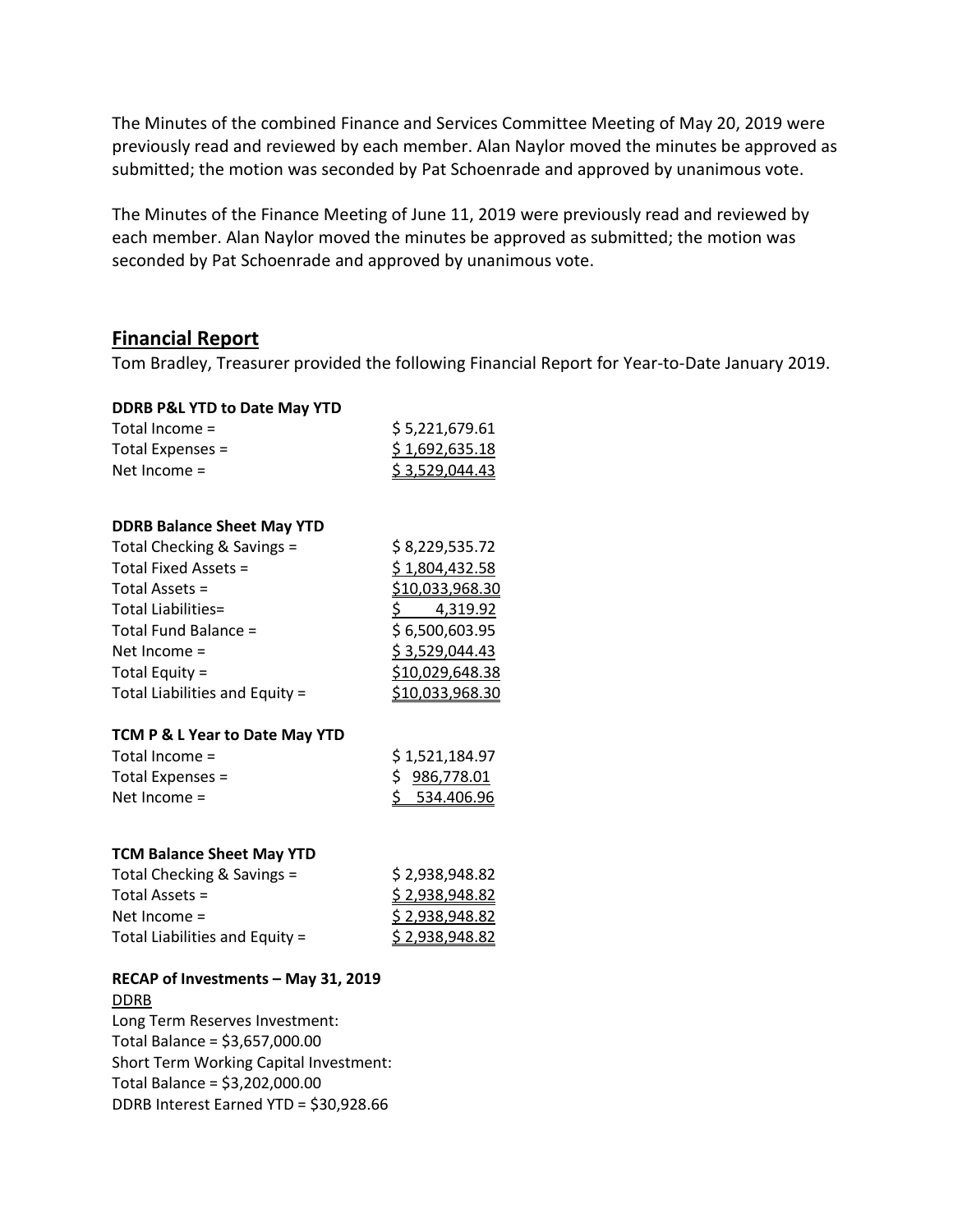Long-Term TCM Reserves Investment: Total Balance= \$2,225,000.00 TCM Interest YTD = \$13,259.29 Long-Term TCM Reserves Investment: Total Balance= \$2,225,000.00 TCM Interest YTD = \$7,751.12

# **Administrative Directors Report**

Sonja reported that the following Annual Inspections required for the Kent building had been completed and the necessary paperwork filed accordingly.

Roof Inspection & Maintenance HVAC Inspection and Maintenance Backflow Inspection Fire and Security Alarm Inspection

#### **Executive Committee**

Gary Steinman reported that realtor says that Sherwood House did close on May 17 with a sales price of \$235,000.

He said that we had listed the Northland House for sale with a list price of \$165,000 against the current appraisal of \$130,000. We have received an offer of \$171,000 and asked the board for approval to sell at this price in "as in" condition. Rick White motioned that the board accept the offer of \$171,000 for the Northland House with a second from Alan Naylor. The members voted in unanimous agreement.

## **Finance Committee**

Tom Bradley advised that the Finance Committee had met with Ann Graff, Debby Sanders and Linda Holland with Center for Human Services to review their budget proposal for FY20 (July 2019 – June 2020). Tom said the Finance Committee had approved the budget and recommends to the board with expenses of \$3,397,375 and an hourly billing rate to DDRB of \$74.31. This is an increase from the previous year, but Tom explained that it includes a rebasing of salaries with an increase in pay to all but 11 newer employees who were hired in at a higher rate. This includes the addition of one (1) Service Coordinator and allows for a case load average of 1:38.41. Steve Elliott motioned that the board approve this budget with a second from Gary Steiner. The members voted in unanimous favor by roll call vote.

Tom also presented a request for approval to purchase twenty-five (25) new Surface Pros to replace older units allowing for all CHS employees to be operating with the same equipment. The Finance Committee considered this to be a DDRB capital purchase and requested that Sonja acquire three (3) bids.

#### **TCM**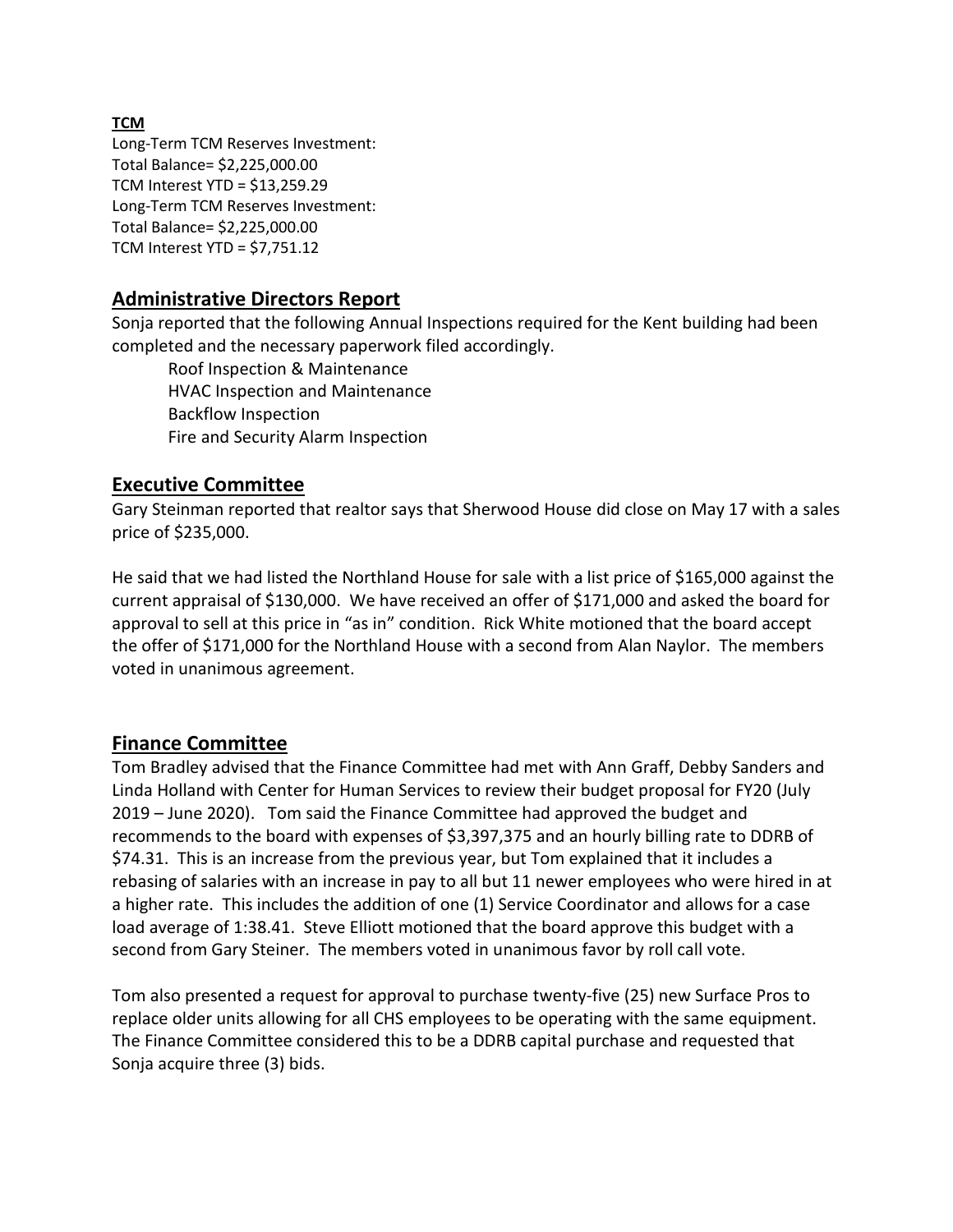The bids were as follows: Nightlifter Consulting: \$1125.90 each = \$28,147.50 Center for Human Services IT: \$1206.29 each = \$30,157.25 Best Buy: \$1449.77 each = \$36,244.25

Steve Elliott motioned that board approve the bid from Nightlifter Consulting in the amount of \$28,147.50 which was seconded by Rick White. The members voted in unanimous favor by roll call vote.

The used Surface computers will need to be cleaned prior to any disposal. Sonja said that Nightlifter Consulting had agreed to clean them for the same price as he has in the past at \$150 each which will include installation of a Windows Operating System. Justin Noel, with Nightlifter, advised her that the computers do have a retail value. Depending on the condition they could be \$300 to \$450. Steve Elliott motioned that the board approve \$3,750 for cleaning the computers which was seconded by Alan Naylor and approved unanimously by roll call vote. The board suggested that we inquire if any of our agencies might be able to use the equipment and pended that action until the cleaning is completed.

Tom introduced the idea of offering a capital grant program, like last year. He suggested that the board does have funds available. The board authorized \$500,000 in 2018 for the capital grant program with all agencies participating utilizing \$480,335 of the set aside funds. Tom motioned the board to approve a 2019 Capital Grant Program in the amount of \$500,000 utilizing the same criteria and guideline for participation and funding as 2018. The motion was seconded by Steve Elliott and approved unanimously by roll call vote.

Sonja was instructed to prepare the necessary forms and notify the agencies of the program.

## **Services Committee**

Pat Schoenrade advised a review of the Transportation Manual and included policies and procedures was underway with participation by all parties concerned. We hope to have a revised version available for the Services Committee to review shortly and hope to present for approval to the board in July.

She also said that she and Sonja had met with a representative from Job One, the new partner with Life Unlimited in their Employment Program, along with Mary Lee Thomas and Anita Hartman with CHS. That meeting was largely to address procedures for approving participants to the program. She will keep the board updated on how the program is working.

She said that she plans to meet with Nancy Carter of UMKC-ACED to review how the first session went, plans for the second session and to address procedures for approving participants to the program.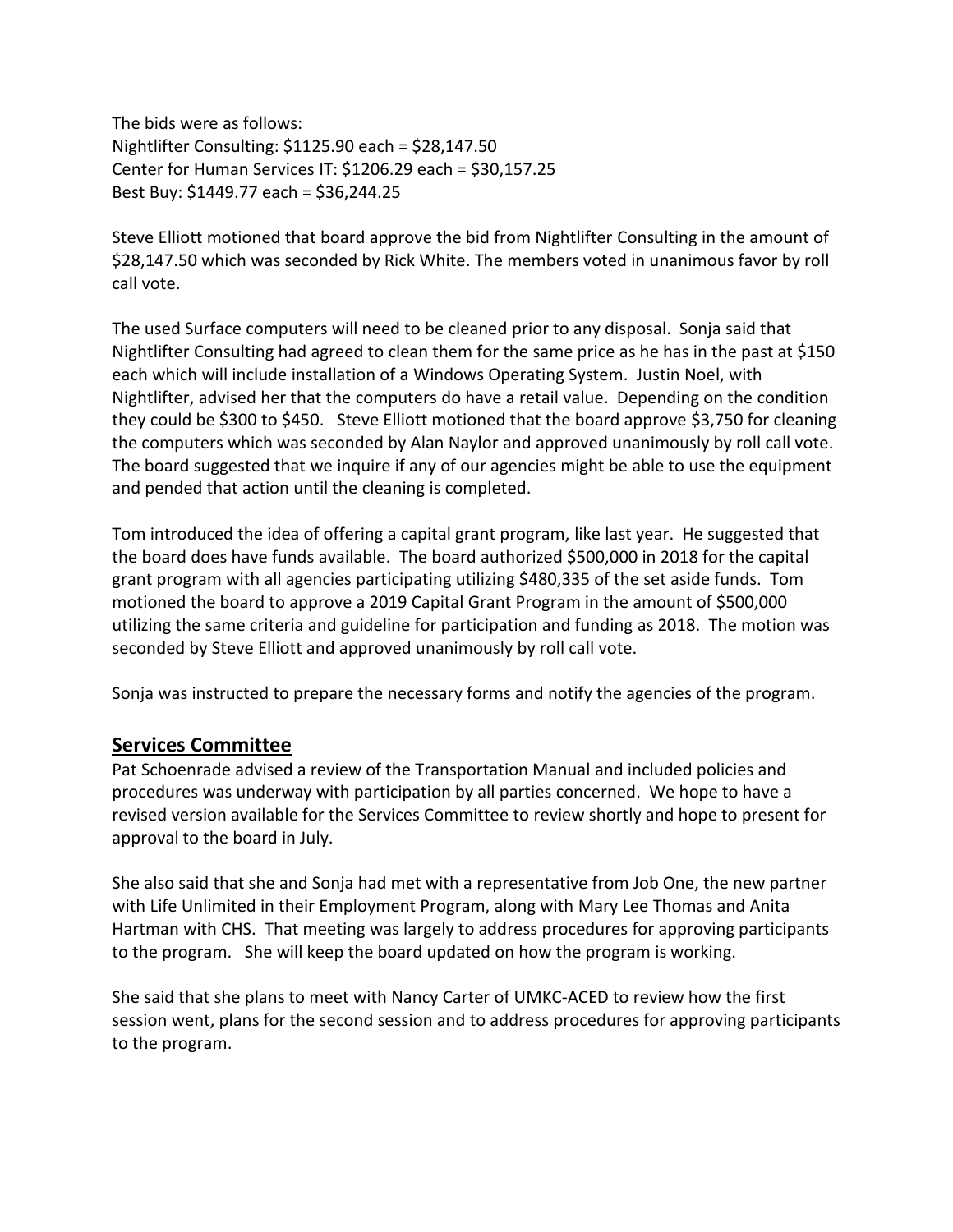In addition, Pat said that she plans to visit our agencies that she has not yet visited and will provide the board with updates.

# **Board Owned Property Committee**

Alan Naylor provided the following report on the two outstanding issues from this committee.

#### **Liberty House Easement**

He advised that work had not yet begun on the easement project most likely due to weather.

#### **Kent Street Parking**

Alan said the BOP Committee was still reviewing options for parking and would be developing plans to present to the board.

#### **Kent Street Tress**

Alan said the fourteen (14) pines trees on the property along with one (1) ash tree located in the back of the building are all dead or dying due to disease which cannot be remedied. The board approved removing the ash trees along the front of the property last fall but elected to wait on removing the trees in the back. Walker Tree Service was the approved bid and performed the work of removing the trees in the front. They confirmed that they would honor that bid price for this project if approved to be completed this summer. The bid for removing all 15 trees, stump grinding and removing all the debris and shavings is \$6804.

The Committee agreed to propose to the board that this amount be approved for the project with the caveat that two (2) additional bids be obtained for this project. Alan motioned that the board approve an amount up \$6804 for this project, Sonja to procure 2 additional bids with Alan Naylor would have the authority to authorize the lowest bid. Rick White seconded the motion which was approved unanimously by roll call vote.

## **Long Range Committee**

Heath Roberts said the committee had no report at this time.

## **Targeted Case Management**

Anita Hartman provided a report for targeted case management. She reported that CHS has 43 full time employees and are serving 1270 consumers. There were 20 newly eligible, 0 transfers in, 7 discharges and 4 transfers out. Medicaid status for the month was 68.5%.

## **Other Business**